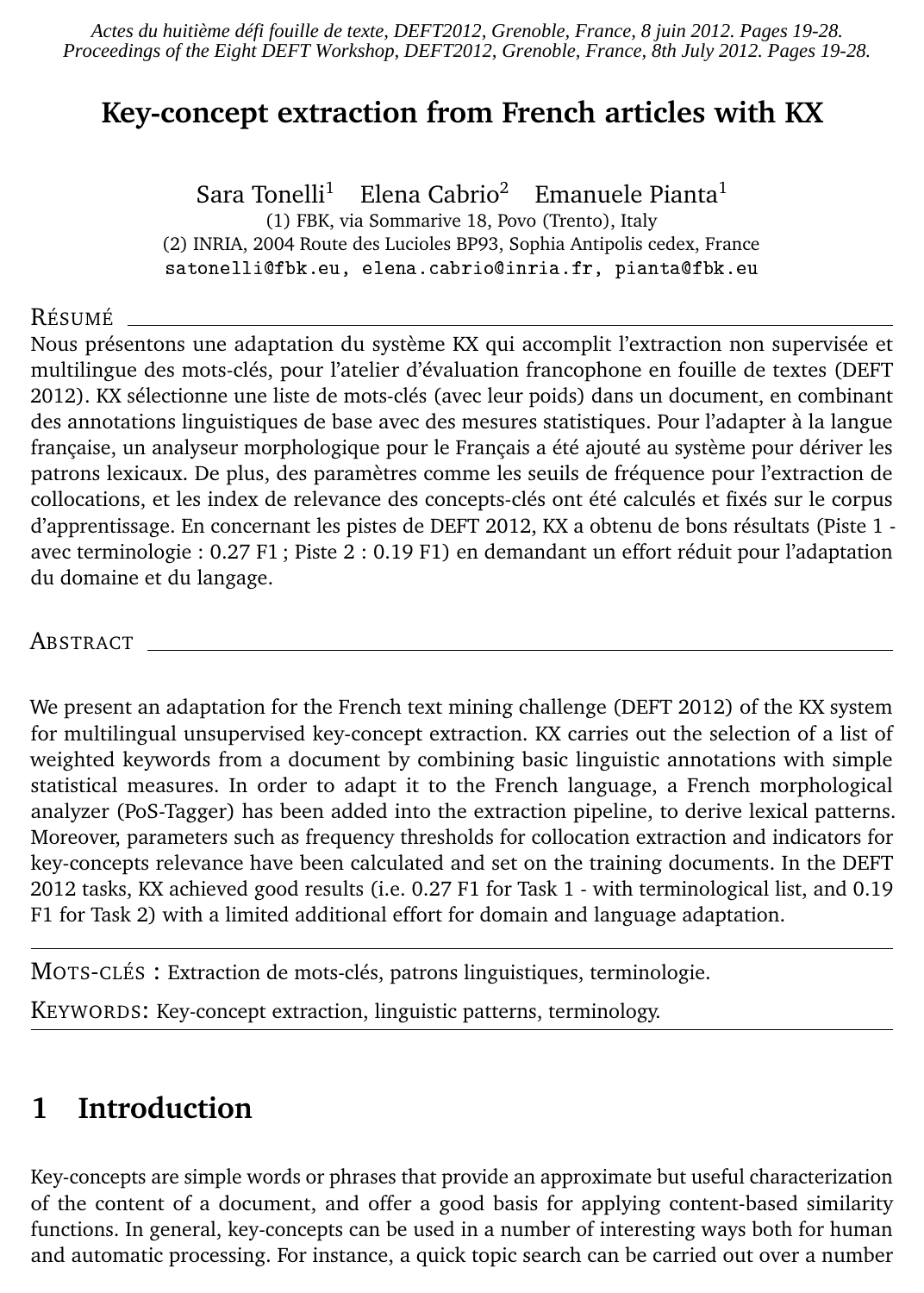of documents indexed according to their key-concepts, which is more precise and efficient than full-text search. Also, key-concepts can be used to calculate semantic similarity between documents and to cluster the texts according to such similarity [\(Ricca](#page-9-0) *et al.*, [2004\)](#page-9-0). Furthermore, key-concepts provide a sort of quick summary of a document, thus they can be used as an intermediate step in *extractive* summarization to identify the text segments reflecting the content of a document. [\(Jones](#page-9-1) *et al.*, [2002\)](#page-9-1), for example, exploit key-concepts to rank the sentences in a document by relevance, counting the number of key-concept stems occurring in each sentence. In the light of the increasing importance of key-concepts in several applications, from search engines to digital libraries, a recent task for the evaluation of key-concept extraction was also proposed at SemEval-2010 campaign (Kim *[et al.](#page-9-2)*, [2010\)](#page-9-2)

In this work, we present an adaptation of the KX system for multilingual key-concept extraction [\(Pianta et Tonelli, 2010\)](#page-9-3) for the French text mining challenge (DEFT 2012) task. A preliminary version of KX for French took part in the DEFT 2011 campaign on "Abstract – article matching" [\(Tonelli et Pianta, 2011\)](#page-9-4), and achieved good performances in both tracks (0.990 and 0.964 F1 respectively).

Compared to the previous version of KX, we have now integrated into the extraction pipeline a French morphological analyzer [\(Chrupala](#page-9-5) *et al.*, [2008\)](#page-9-5). This allows us to exploit morphological information while selecting candidate key-concepts, while in the version used at DEFT 2011 the selection was made using regular expressions and black lists.

The paper is structured as follows : in Section [2](#page-1-0) we detail the architecture of KX (i.e. our keyconcepts extraction tool), providing an insight into its parameters configuration. In Section [3](#page-6-0) we present the setting defined and adopted for the DEFT 2012 task, while in Section [4](#page-6-1) we report the system performances on the training and on the test sets. Finally, we draw some conclusions, and discuss future improvements of our approach in Section [5.](#page-9-6)

# <span id="page-1-0"></span>**2 Key-concept extraction with KX**

This section describes in details the basic KX architecture for unsupervised key-concept extraction. KX can handle texts in several languages (i.e. English, Italian, French, Finnish and Swedish), and it is distributed with the TextPro NLP Suite<sup>[1](#page-1-1)</sup> [\(Pianta](#page-9-7) *et al.*, [2008\)](#page-9-7). KX architecture is the same across all languages, except for the module selecting multiword expressions, that is based on PoS tags (this is the only language-dependent part of the system). In order to perform this selection, a morphological analyzer/PoS tagger has been integrated for each of the five languages, and some selection rules have been manually defined. More details on the French rules are reported in Section [2.2](#page-2-0) and in Section [3.](#page-6-0)

### <span id="page-1-2"></span>**2.1 Pre-processing of the reference corpus**

If a domain corpus is available, the extraction of key-concepts from a single document can be preceded by a pre-processing step, during which key-concepts are extracted from the corpus and their inverse document frequency (IDF) at corpus level is computed by applying the standard formula :

<span id="page-1-1"></span><sup>1</sup><http://textpro.fbk.eu/>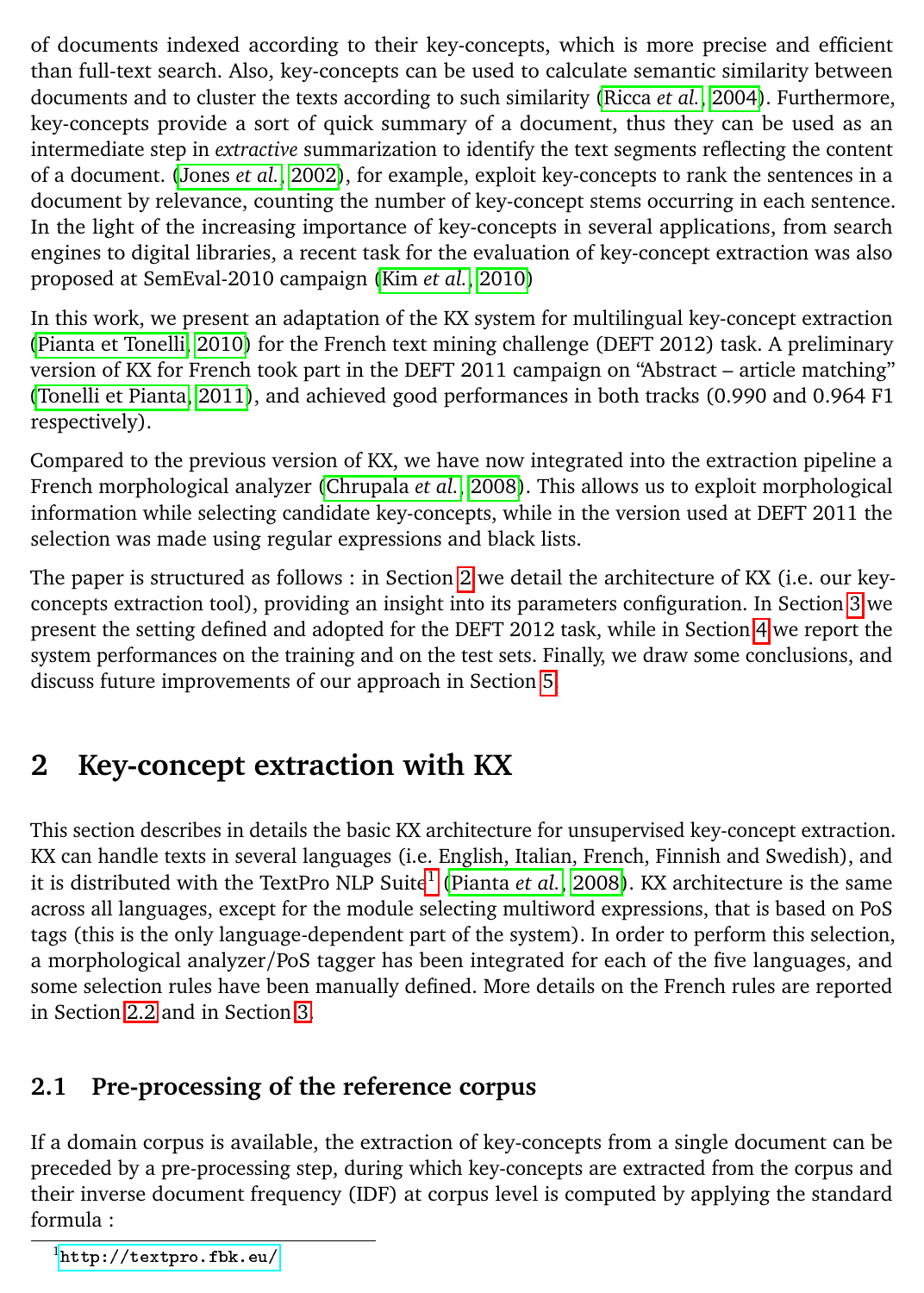$$
IDF_k = log \frac{N}{DF_k}
$$

where *N* is the number of documents in the corpus, and  $DF_k$  is the number of documents in the corpus that contain the key-concepts *k*. The *I DF* of a rare term tends to be high, while the *I DF* of a frequent one is likely to be low. Therefore, *I DF* may be a good indicator for distinguishing between common, generic words and specific ones, which are good candidates for being a key-concept. For DEFT 2012, we have used as a *reference corpus* all the documents contained in the training and in the test sets (468 documents in total).

#### <span id="page-2-0"></span>**2.2 Key-concept extraction**

Figure [1](#page-2-1) shows KX work-flow for the key-concept extraction process : starting from a document, a list of key-concepts ranked by relevance is provided as the output of the system. The same work-flow applies both to *i)* the extraction of key-concepts from a single document, and to *ii)* the extraction of different statistics including IDF from a *reference corpus*, which can be optionally used as additional information when processing a single document. For more information, see above and Section [2.3.](#page-4-0)



<span id="page-2-1"></span>FIG. 1 – Key-concept extraction workflow with KX

As a first step, the system takes a document in input and tokenize the text. Then, all possible n-grams composed by any token sequence are extracted, for instance 'Éclipse de soleil', 'tous les', 'ou chacun'. The user can set the max length of the selected n-grams : for DEFT 2012 we set such length to six.

Then, from the n-gram list a sublist of *multiword expressions (MWE)* is derived, i.e. combinations of words expressing a unitary concept, for example 'procès de travail' or 'économie politique'.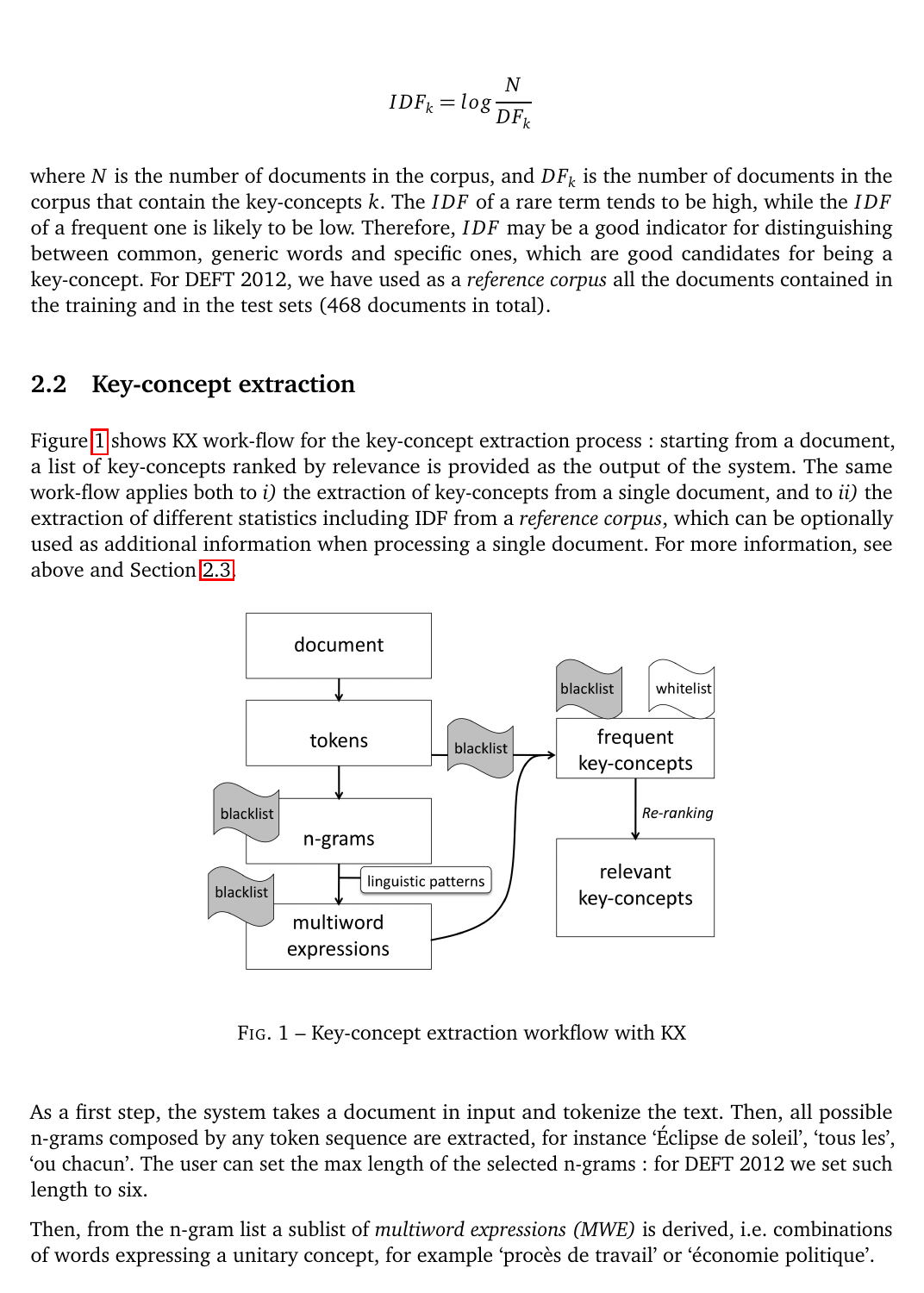In the selection step, the user can choose to rely only on local (document) evidence or to make use also of global (corpus) evidence. As for the first case, a frequency threshold called *MinDoc* can be set, which corresponds to the minimum number of occurrences of n-grams in the current document. If a reference corpus is also available, another threshold can be added, *MinC or pus*, which corresponds to the minimum number of occurrences of an n-gram in the corpus. KX marks an n-gram in a document as a multiword term if it occurs at least *MinC or pus* times in the corpus or at least *MinDoc* times in the document. The two parameters depend on the size of the reference corpus and the document respectively. In our case, the corpus was the set of documents used in the training and in the test set (see Section [2.1\)](#page-1-2).

A similar, frequency-based, strategy is used to solve ambiguities in how sequences of contiguous multiwords should be segmented. For instance, given the sequence 'retour des bonnes manières' we need to decide whether we recognize 'retour des bonnes' or 'bonnes manières'. To this purpose, the strength of each alternative MWE is calculated as follows, and then the stronger one is selected.

$$
Strong th_{\it colloc} = docFrequency * corpus Frequency
$$

In the next step, the single words and the MWEs are ranked by frequency to obtain a first list of key-concepts. Thus, frequency is the baseline ranking parameter, based on the assumption that important concepts are mentioned more frequently than less important ones. Frequency is normalized by dividing the number of key-concept occurrences by the total number of tokens in the current document.

As shown in Figure [1,](#page-2-1) the first key-concepts list is obtained by applying *black and white lists* almost at every step of the process. A black list is applied to discard n-grams containing one of the language-specific stopwords defined by the user, for example 'avons', 'peut', 'puis', 'parce'. Also single words corresponding to stopwords are discarded when the most frequent tokens are included into the first key-concept list. For example, in French we may want to exclude all key-concepts containing the words 'toi', 'très', 'finalement', etc.

When deriving multiword expressions (MWEs) from the n-gram list, KX applies another selection strategy. This selection is crucial because only MWEs are selected as candidate key-concepts, since they correspond to combinations of words expressing a unitary concept, for example 'régime de despotisme familial' or 'reproduction matérielle'. The n-grams are analyzed with the Morfette morphological analyzer [\(Chrupala](#page-9-5) *et al.*, [2008\)](#page-9-5) in order to select as multiword expressions only the n-grams that match certain lexical patterns (i.e. part-of-speech). This is the so-called linguistic filter. For example, one of the patterns admitted for 3-grams is the following :

$$
[SP] - [O] - [SP]
$$

This means that a 3-gram is a candidate multiword term if it is composed by a single or plural noun (S and P respectively), followed by a preposition (defined as O), followed by another noun. This is matched for example by the 3-gram 'procès [S] de [O] travail [S]'.

Finally, black and white lists can be manually compiled also for key-concepts, to define expressions that should never be selected as relevant key-concepts, as well as terms that should always be included in the key-concept rank. For example, the preposition 'de' is very frequent in documents, so it can happen that it is selected as single-word key-concept. In order to avoid this, 'de' can be included in the key-concept black list.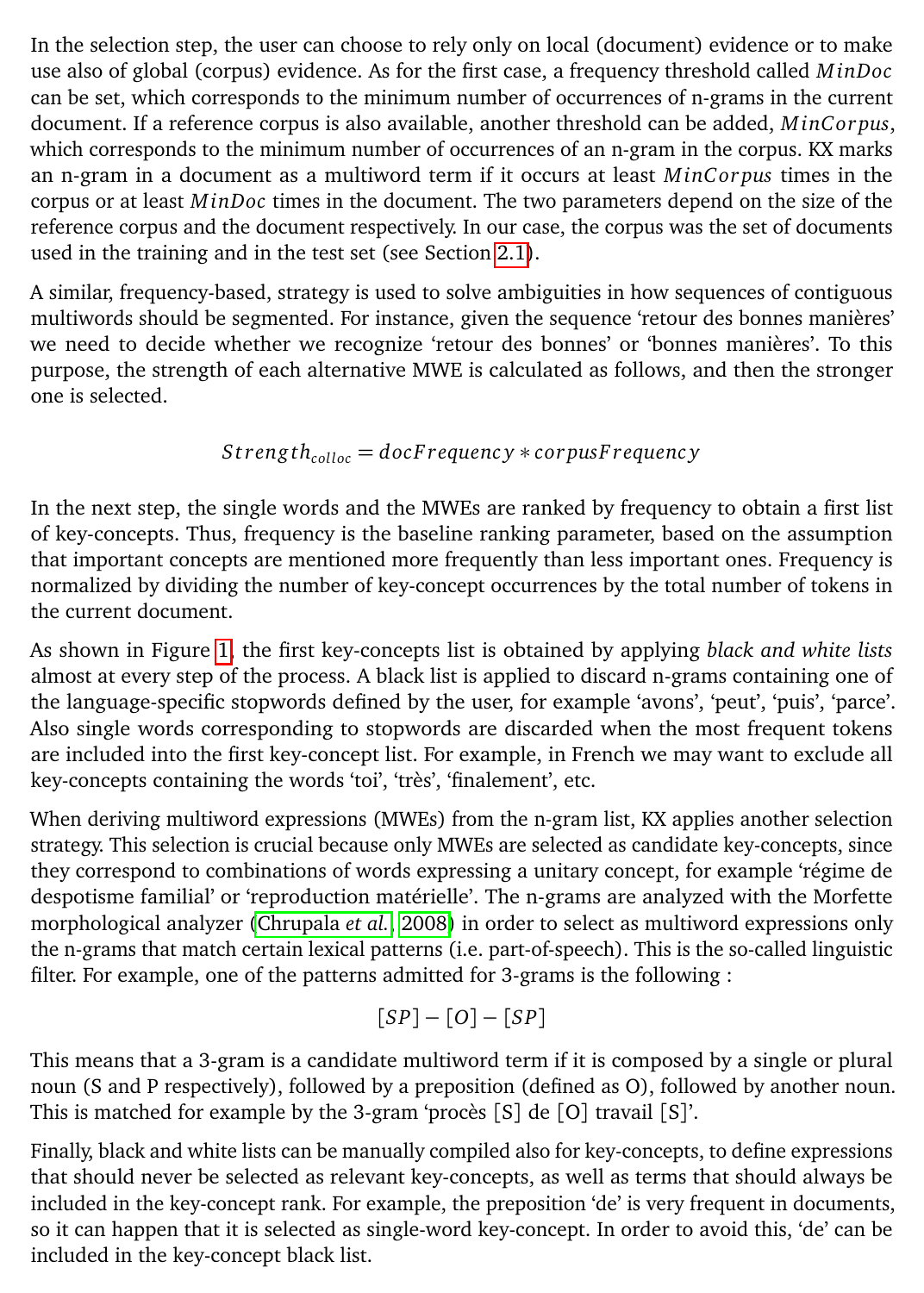## <span id="page-4-0"></span>**2.3 First key-concept ranking**

Different techniques are used to re-rank the frequency-based list of key-concepts obtained in the previous step according to their relevance. If a reference corpus is available, as in our case, additional information can be used to understand which key-concepts are more specific to a document, and therefore are more likely to be relevant for such document.

In order to find the best ranking mechanism, and to tailor it to the type of key-concepts we want to extract, the following parameters can be set :

- **Key-concept IDF :** This parameter takes into account the fact that, given a data collection, a concept that is mentioned in many documents is less relevant to our task than a concept occurring in few documents. To activate it, a reference corpus must undergo a pre-processing step in which the key-concepts are extracted from each document in the corpus, and the corresponding inverse document frequency (IDF) is computed, as described in Section [2.1.](#page-1-2) When this parameter is activated, for each key-concept found in the current document, its *I DF* computed over the reference corpus is retrieved and multiplied by the key-concept frequency at document level.
- **Key-concept length :** Number of tokens in a key-concept. Concepts expressed by longer phrases are expected to be more specific, and thus more informative. When this parameter is activated, the frequency is multiplied by the key-concept length. For example, if 'expression verbale' has frequency 6 and 'expression verbale des èmotions' has frequency 5, the activation of the key-concept length parameter gives 'expression verbale'  $= 6 * 2 = 12$  and 'expression verbale des émotions' =  $5 * 4 = 20$ . In this way, the 4-gram is assigned a higher ranking than the 2-gram.
- **Position of first occurrence :** Important concepts are expected to be mentioned before less relevant ones. If the parameter is activated, the frequency score will be multiplied by the *PosFac t* factor computed as :

$$
PosFact = \left(\frac{DistFromEnd}{MaxIndex}\right)^2
$$

where *M ax I ndex* is the length of the current document, and *Dis t F r omEnd* is *M ax I ndex* minus the position of the first key-concept occurrence in the text.

A configuration file allows the user to independently activate such parameters. The key-concept relevance is then calculated by multiplying the normalized frequency of a key-concept by the score obtained by each active parameter. We eventually obtain a ranking of key-concepts ordered by relevance. The user can also set the number of top ranked key-concepts to consider as best candidates.

#### **2.4 Final key-concept ranking**

Section [2.3](#page-4-0) described the first set of ranking strategies, that can be optionally followed by another set of operations to adjust the preliminary ranking. Again, such operations can be independently activated through a separate configuration file. The parameters have been introduced to deal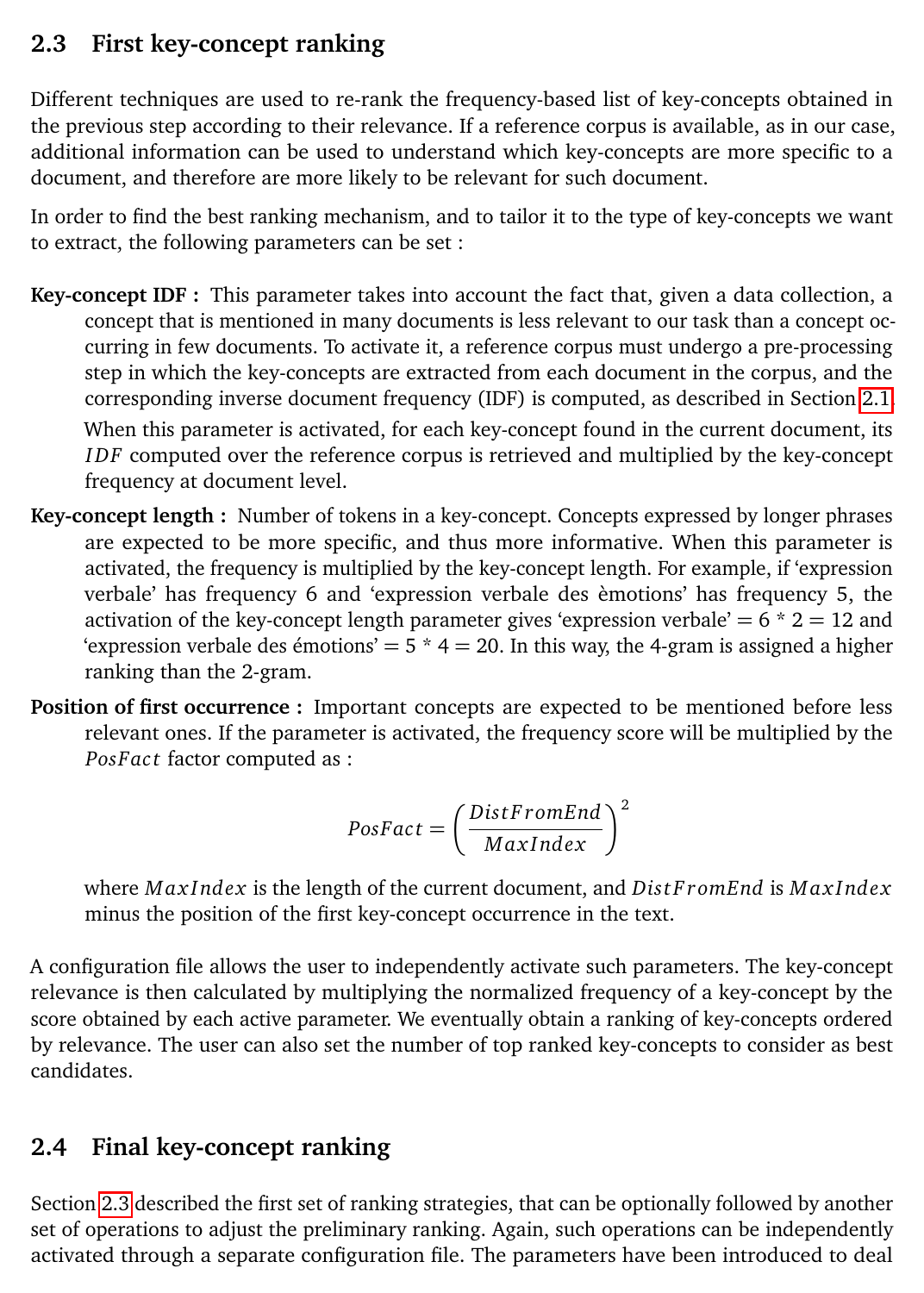with the so-called *nested* key-concepts [\(Frantzi](#page-9-8) *et al.*, [2000\)](#page-9-8), i.e. those that appear within other longer candidate key-concepts. After the first ranking, which is still influenced by the key-concept frequency, *nested* (shorter) key-concepts tend to have a higher ranking than the containing (longer) ones, because the former are usually more frequent than the latter. However, in some settings, for example in scientific articles, longer key-concepts are generally preferred over shorter ones because they are more informative and specific. In such cases, the user may want to adjust the ranking in order to give preference to longer key-concepts and to reduce or set to zero the score of nested key-concepts. These operations are allowed by activating the following parameters :

- **Shorter concept subsumption :** It happens that two concepts can occur in the key-concept list, such that one is a specification of the other. Concept *subsumption* and *boosting* (see below) are used to merge or rerank such couples of concepts. If a key-concept is (stringwise) included in a longer key-concept with a higher frequency-based score, the score of the shorter key-concept is transferred to the count of the longer one. For example, if 'expression verbale' has frequency 4 and 'expression verbale des èmotions' has frequency 6, by activating this parameter the relevance of 'expression verbale des èmotions' is  $6 + 4 = 10$ , while the relevance of 'expression verbale' is set to zero. The idea behind this strategy is that nested key-concepts can be deleted from the final key-concept list without losing relevant information, since their meaning is nevertheless contained in the longer key-concepts.
- **Longer concept boosting :** This parameter applies in case a key-concept is (stringwise) included in a longer key-concept with a lower relevance. Its activation should better balance the ranking in order to take into account that longer n-grams are generally less frequent, but not less relevant, than shorter ones. The parameter is available in two different versions, having different criteria for computing such boosting. With the *first option*, the average score between the two key-concepts relevance is computed. Such score is assigned to the less frequent key-concepts and subtracted from the frequency score of the higher ranked one. With the *second option*, the longer key-concepts is assigned the frequency of the shorter one. In none of the two variants key-concepts are deleted from the relevance list, as it happens by activating the *Shorter concept subsumption* parameter.

For example, if 'expression verbale' has score 6 and 'expression verbale des émotions' has score 4, by activating the first option of this parameter the relevance of 'expression verbale' becomes 6 -  $((6 + 4) / 2) = 1$ , while the relevance of 'expression verbale des émotions' is set to 5, i.e.  $(6 + 4) / 2$ .

With the second option, both the relevance of 'expression verbale des émotions' and of 'expression verbale' is set to 6.

The examples above show that these parameters set by the user can change the output of the ranking by deleting some entries and boosting some others. After applying one cycle of subsumption/boosting, the order of the concepts can dramatically change, producing the conditions for further subsumption/boosting of concepts. The user can set the number of iterations for the application of this re-ranking mechanism, and each cycle increases the impact of the re-ranking on the key-concept list. The parameters can be activated together and in different combinations. If all parameters are set, the short concept subsumption procedure is applied first, then the longer concept boosting is run on the output of the first re-ranking, so that the initial relevance-based list goes through two reordering steps.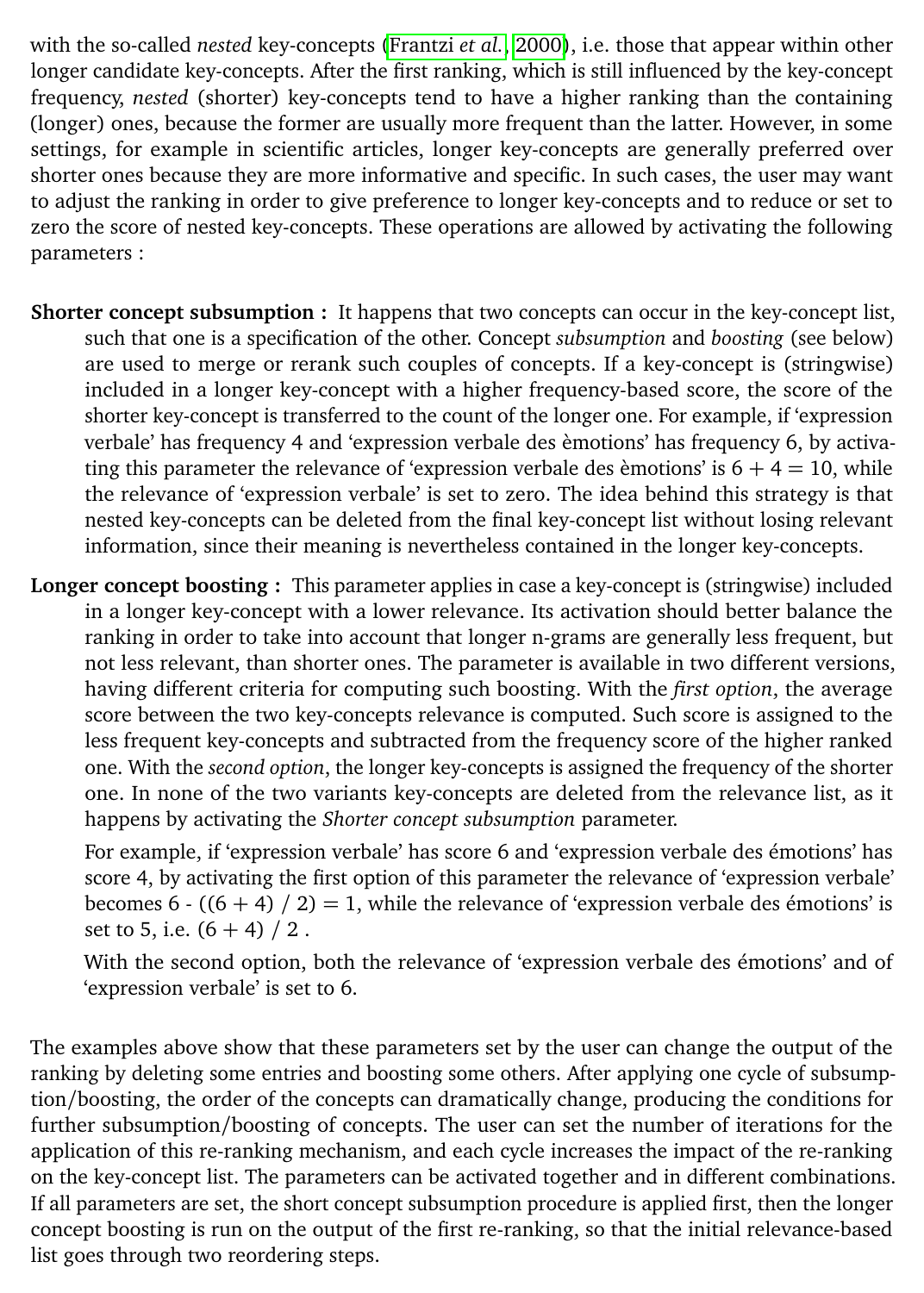## <span id="page-6-0"></span>**3 KX configuration for the DEFT 2012 task**

As introduced before (Section [2.2\)](#page-2-0), to port KX to the French language and, in particular, to adapt it to the DEFT 2012 task, the Morfette morphological analyzer [\(Chrupala](#page-9-5) *et al.*, [2008\)](#page-9-5) has been integrated into the system, to select as multiword expressions only the n-grams matching certain lexical patterns (i.e. part-of-speech). Such lexical patterns are learned on the gold standard, and manually formalized and added into the system as a linguistic filter. In order to speed up this process, we took advantage of the set of lexical patterns defined for Italian, and we checked if they could be applied also for French. Moreover, new patterns were added in compliance with DEFT training data requirements. For example, the following n-grams have been added as allowed patterns (i.e. candidate multiword terms) :

- 6-grams : [SP]-[O]-[SP]-[O]-[S]-[JK], where S and P correspond to singular or plural nouns, O to the prepositions (also in combination with the article), and J and K to singular or plural adjectives (e.g. 'soulèvement [S] des [O] Métis [S] dans l' [O] Ouest [S] canadien [J]') ;
- 5-grams : [SP]-[O]-[SP]-[O]-[P], (e.g. 'gestion [S] des [O] troupeaux [P] de [O] rennes [P]') ;
- $-$  4-grams :  $[SP]-[JK]-[O]-[S]$ , (e.g. 'histoire  $[S]$  canonique  $[J]$  de la  $[0]$  traduction  $[S]$ ') ;
- 3-grams : [S]-[SP]-[JK], (e.g. 'français [S] langue [S] première [J]').

We compiled black lists both for common French stopwords (containing e.g. articles, prepositions, a few numbers, and functional verbs) and stopphrases (prepositional structures such as 'au sujet de', 'en dehors de', 'en face de'), since we do not want them to be selected as key-concepts.

As for the IDF value mentioned in Section [2.1,](#page-1-2) it has been computed for 86,419 key-concepts extracted from DEFT 2012 training and test set. Among the key-concepts with the highest IDF (i.e. best candidates for final selection), we find 'inversions culturelles', 'hypertextualité', 'aménagement terminologique'. These are key-concepts that occur only in one document of the reference corpus. Among the key-concepts with a low IDF, instead, we find very common terms and expressions such as 'rapport', 'partie' and 'exemple', which are likely to be discarded as key-concepts.

The standard KX architecture has also been adapted to one of the two tracks of DEFT 2012, namely the one in which a terminological list was provided. For that track, the set of documents to be processed was accompanied by a list of domain terminology. By comparing the gold keyconcepts in the training set with this list, we observed that all terms in the terminology were also gold key-concepts. Therefore, we modified KX so that, in the final re-ranking, the candidate key-concepts being present in the terminology list were significantly boosted. This adaptation lead to an improvement of almost  $0.8 \frac{P}{R}}$  on the test set (see Section [4\)](#page-6-1).

## <span id="page-6-1"></span>**4 Evaluation**

Since KX does not require supervision, we used the training set to identify the best parameter setting, which was then applied in the test phase. The results obtained on the training and on the test set are discussed in the following subsections.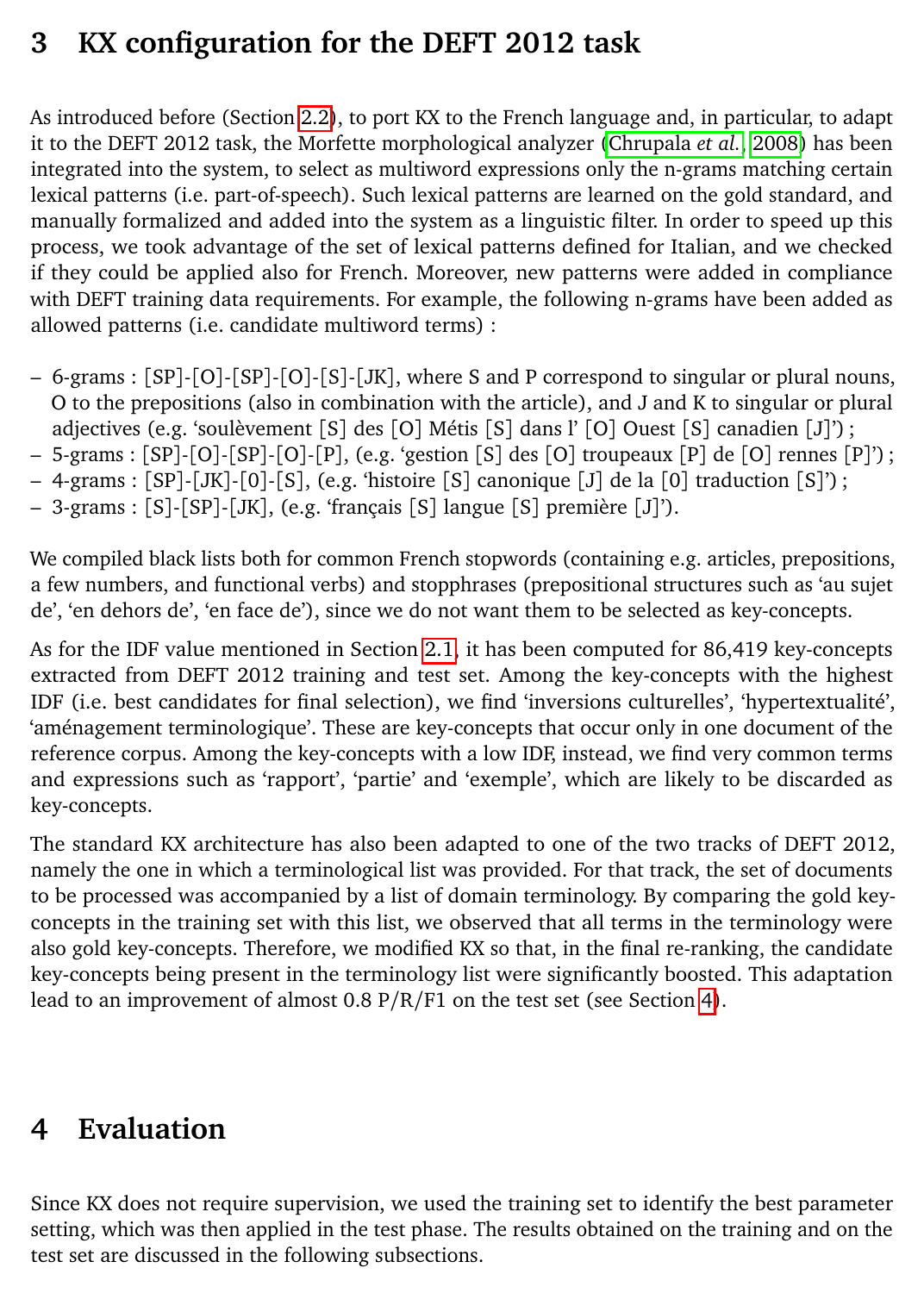#### <span id="page-7-1"></span>**4.1 System evaluation on the training set**

We report in Table [1](#page-7-0) the best parameter setting on the training documents. Note that the reported evaluation measures have been computed using our own scorer, which counts as correct each key-concept exactly matching with the gold standard (case-insensitive). The results reported for the test set, instead, have been computed by the task organizers with another scorer, which may apply a slightly different strategy.

We extracted for each document the top  $k$  key-concepts, with  $k$  being the number of keyconcepts assigned to each document in the training set (this number may vary from document to document). For this reason, Precision and Recall are the same.

|                                             | Task $1:$        | Task $2:$          |
|---------------------------------------------|------------------|--------------------|
|                                             | with terminology | $w$ /o terminology |
| <b>KX</b> Parameters                        |                  |                    |
| 1. MinCorpus                                | 8                | 8                  |
| 2. MinDoc                                   | 3                | 3                  |
| 3. Use corpusId $f$                         | Yes              | Yes                |
| 4. Multiply relevance by key-concept length | <b>Yes</b>       | Yes                |
| 5. Consider position of first occurrence    | No               | No.                |
| 6. Shorter concept subsumption              | No               | N <sub>0</sub>     |
| 7. Longer concept boosting                  | No               | N <sub>0</sub>     |
| 8. Boost key-concepts in terminology list   | Yes              | N <sub>0</sub>     |
| on training set<br>P/R                      | F10.18           | 0.15               |

<span id="page-7-0"></span>TAB. 1 – Best parameter combination for training set

The results obtained on the training set suggest that the key-concepts required in this task should not be too specific, since the parameters aimed at preferring specific (i.e. longer) key-concepts are not activated in the best performing setting (we refer to parameters n. 6 and 7 in the above Table). Also the position of the first key-concept occurrence is not relevant, since the parameter n. 5 is not part of the best setting. This is in contrast with KX setting used for Semeval 2010 [\(Pianta et Tonelli, 2010\)](#page-9-3). In that case, boosting the relevance of specific key-concepts, and of those occurring in the article abstract had a positive effect on the final performance. Note also that the performance measured on French documents in DEFT is around 0.10 points lower than that achieved at Semeval on English scientific articles. We believe that this is not due to a different system performance on the two languages, but rather on the evaluation strategy, because Semeval scorer required the key-concepts to be stemmed and took into account some syntactic variations of the same key-concept (Kim *[et al.](#page-9-2)*, [2010\)](#page-9-2).

#### **4.2 System evaluation on the test set**

For each task, we submitted three system runs, testing different parameter combinations. Specifically, for *Task 1* (with terminological list), the three runs had the following configurations :

1. Parameter setting reported in Section [4.1](#page-7-1) (with boosting of key-concepts in terminology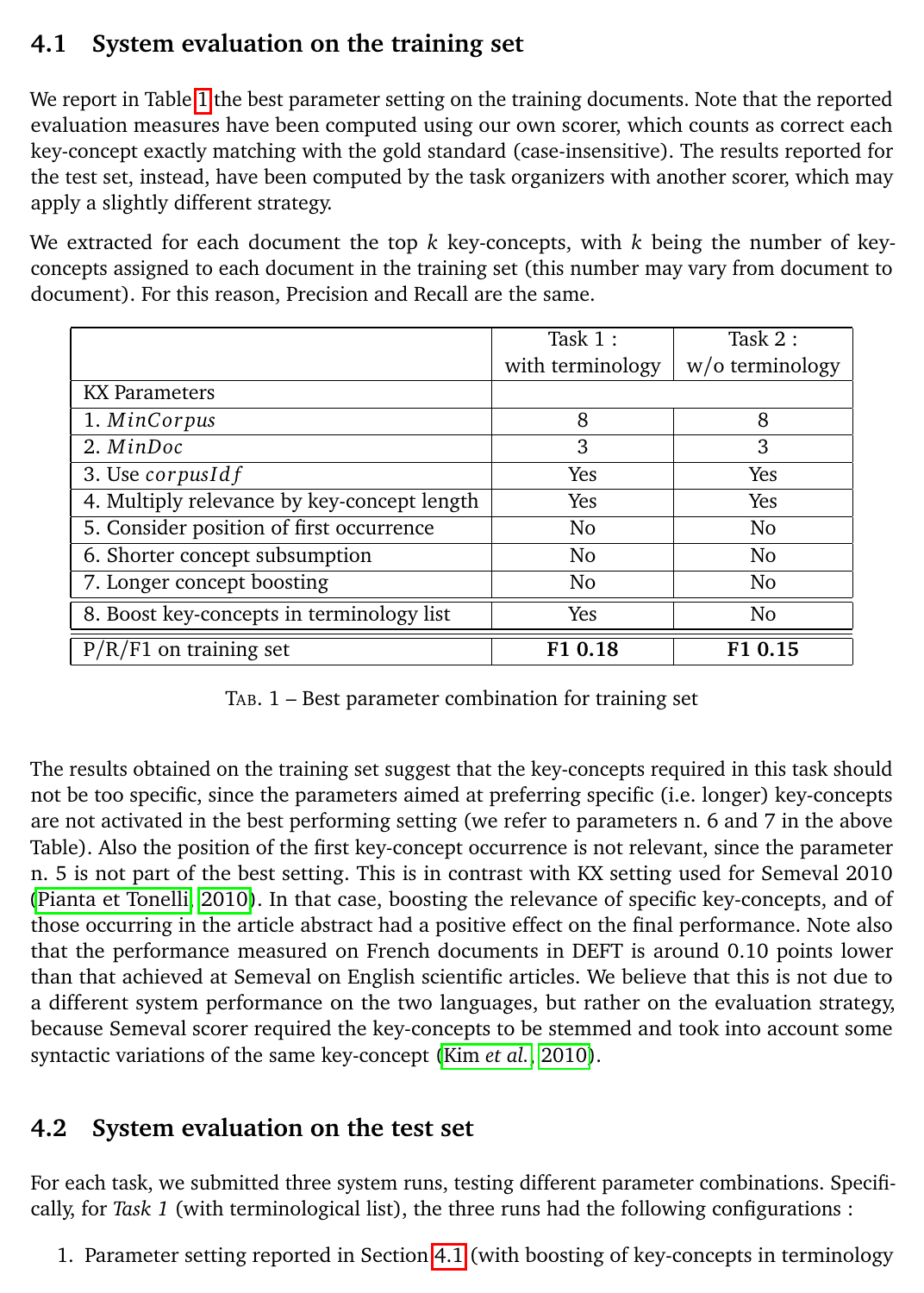list) ;

- 2. Parameter setting as in Section [4.1](#page-7-1) but *Consider position of first occurrence* activated (with boosting of key-concepts in terminology list) ;
- 3. Parameter setting as in Section [4.1](#page-7-1) but terminology list is not taken into account.

As for *Task 2* (without terminological list), the three runs had the following configurations :

- 1. Parameter setting reported in Section [4.1](#page-7-1) ;
- 2. Parameter setting as in Section [4.1](#page-7-1) but *Consider position of first occurrence* activated ;
- 3. Parameter setting reported in Section [4.1](#page-7-1) but system run only on article abstracts.

|          | Task $1:$        | Task $2:$       |
|----------|------------------|-----------------|
|          | with terminology | w/o terminology |
| KX Run 1 | 0.2682           | 0.1880          |
| KX Run 2 | 0.2737           | 0.1901          |
| KX Run 3 | 0.1976           | 0.1149          |

<span id="page-8-0"></span>TAB. 2 – KX performance on test set

We decided to activate the parameter *Consider position of first occurrence*, even if it was not part of the best performing setting in the training phase, because it achieved good results in the Semeval 2010 challenge on English. The results confirm that, in both tasks, this yielded a (limited) improvement.

In both tasks, the third run was used to exploit configurations that were not tested in the training phase. In Task 1, the third run was obtained without taking into account the terminology list. The difference in performance between Run 1 and Run 3 confirms that this information is indeed very relevant. In Task 2, the third run concerned the extraction of key-concepts only from the abstracts, and not from the whole articles. Also in this case, the initial hypothesis that the abstract may contain all relevant key-concepts proved to be wrong.

At DEFT 2012, 10 teams submitted at least one run in Task 1, and 9 teams in Task 2. The best performing run of KX was ranked 6*th* out of 10 in Task 1 and 5*th* out of 9 in Task 2. In Task 1 the mean F1 for the best submission of each team was 0.3575, the median was 0.3321 and the standard deviation 0.2985, with system performances ranging from 0.0428 (lowest performance) to 0.9488 (best run). In Task 2 the mean F1 for the best submission of each team was 0.2045, the median was 0.1901 and the standard deviation 0.1522, with system performances ranging from 0.0785 (lowest performance) to 0.5874 (best run).

These results show that the use of terminology significantly improves the overall system performance, as confirmed in Table [2.](#page-8-0) However, KX seems to be more competitive in the second task compared to other systems. This confirms that KX strength lies in its domain-independence and in the fact that is does not require any additional information to achieve a good performance. Furthermore, we believe that the second task is more realistic than the first one : in a real application scenario, it is unlikely that a terminological list, containing only the key-concepts to be identified, is actually available.